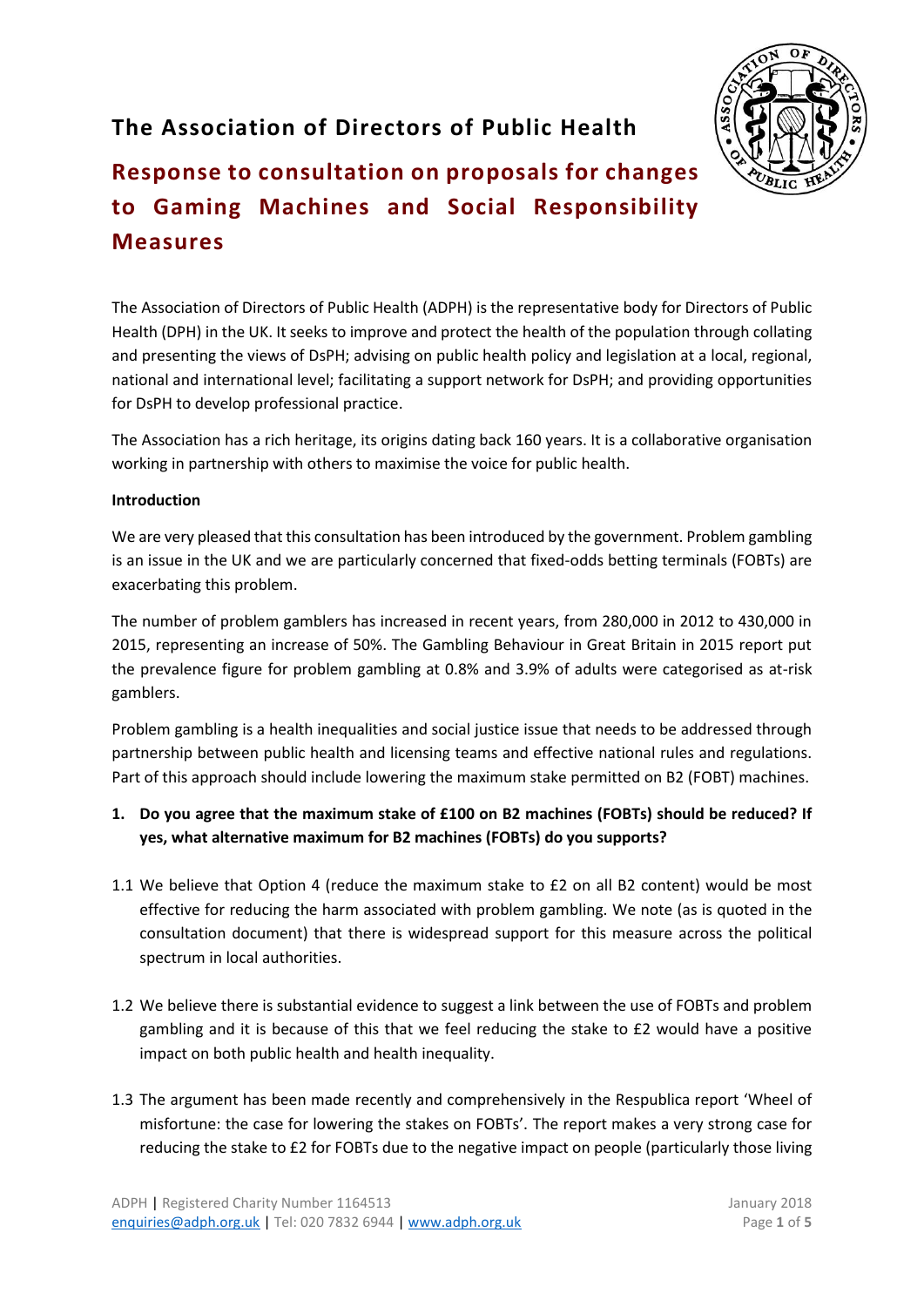

in poverty), prosperity, and place. It argues that FOBTs have contributed to recent increases in problem gambling, FOBTs divert expenditure from more productive parts of the economy, and that the clustering of betting shops is contributing to the decline of the high street.<sup>1</sup>

- 1.4 FOBTs allow bets of up to £100 every 20 seconds and 70-80% of those who use them will be net losers. In the past year £1000 or more was lost on 233,071 occasions.<sup>2</sup> These high stakes may be more likely to be associated with problem gambling. A recent study of gambling machines found that those who bet £13.40 or more could be categorised as 'problem' gamblers whereas only 19% of those staking 53p or lower per spin were problem or at-risk gamblers.<sup>3</sup>
- 1.5 Estimates of the proportion of gambling attributable to problem gamblers vary from a low of 1- 2% for the National Lottery to 20-30% for FOBTs and dog races. 4 FOBTs are associated with a relatively high problem gambling prevalence and a reported average monthly spend more than twice as great as that reported for other forms of machine gambling.<sup>5</sup>
- 1.6 Problem gambling worsens health inequalities and may have a disproportionately negative impact on those with lower socio-economic status. A study looking at risk and protective factors for problem gambling indicated that the one of the strongest risk factors for problem gambling was poor school performance, with a protective factor being high socio-economic status. 6 Studies in Canada have indicated that the poorer the neighbourhood, the higher the risk for problem gambling.<sup>7</sup> It has been shown that betting machine density correlates with areas with more socioeconomic deprivation, more economically inactive people, and a younger age profile. $8$
- 1.7 Problem gambling can compound other vulnerabilities in deprived communities and may worsen health inequalities. Studies in Canada have found that the relationship between problem gambling and poverty can be complicated by experiences of homelessness, trauma, violence, mental illness and substance use. 9
- 1.8 Problem gambling is not just destructive to gamblers and the people around them but has a negative economic impact overall. An illustrative estimate for the excess fiscal costs incurred by individuals who are problem gamblers is between £260 million to £1.16 billion. <sup>10</sup> The Landman Economics report drafted in 2013 states that "other things being equal, an increase of £1bn in consumer spending of FOBTs destroys over 16,000 jobs in the UK".<sup>11</sup>
- 1.9 Furthermore, the clustering of betting shops on the high street due to FOBTs has a negative impact on the health of our high streets. The 'Health on the High Street' report by the Royal Society of Public Health found bookmakers to be one of the least health promoting categories of businesses. Over half (54%) believe they discourage healthy choices and over half (52%) believe they have a negative impact on mental wellbeing.<sup>12</sup> Problem gambling and moderate risk prevalence rates are higher among those who live in areas where licensed betting offices are concentrated.<sup>13</sup>
- 1.10 It is important to note that reducing the stakes on FOBTs will not solve the issue of problem gambling on its own. Other mechanisms such as time limits on machines are important for reducing debt and addiction. With electronic machines it should be possible to incorporate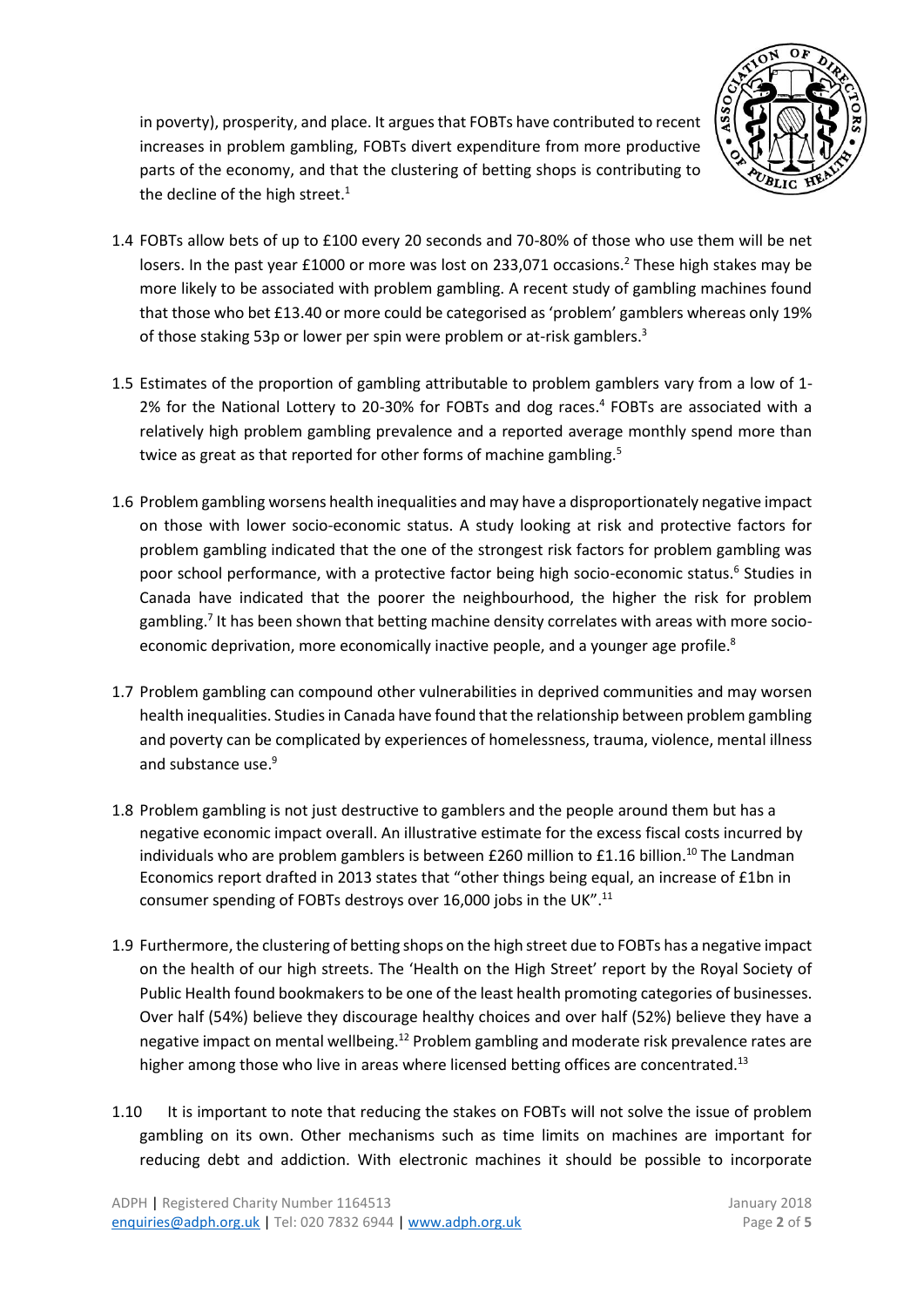

prompts and alerts. We will discuss the need for local authorities to have greater power to stop the 'clustering' of FOBTs later in this submission.

#### **2. Do you agree with the government's proposals to maintain the status quo on category B1?**

No comment.

**3. Do you agree with the government's proposals to maintain the status quo on category B3?**

No comment.

**4. Do you agree with the government's proposals to maintain the status quo on category B3A?**

No comment.

**5. Do you agree with the government's proposals to maintain the status quo on category B4?** 

No comment.

**6. Do you agree with the government's proposals to maintain the status quo on category C?** 

No comment.

#### **7. Do you agree with the government's proposals to maintain the status quo on category D?**

No comment.

## **8. Do you agree with the government's proposals to increase the stake and prize for prize gaming, in line with industry proposals?**

We are pleased that the government has decided not to take industry proposals around other categories forward and to retain the existing system of regulation. We cannot comment on the proposals to increase the stake on prize gaming from £1 to £2 but would be keen that the impact of this is closely monitored to ensure it is not having a negative impact.

## **9. Do you agree with the government's proposals to maintain the status quo on allocations for casinos, arcades and pubs?**

No comment.

## **10. Do you agree with the government's proposals to bar contactless payments as a direct form of payment to gaming machines?**

Yes. As stated in the consultation document, it is important to give players control over their play. The introduction of contactless payments would enable quicker play with less time to make considered decisions and is likely to have a negative impact on problem gamblers.

## **11. Do you support this package of measures to improve player protection measures on gaming machines?**

No comment.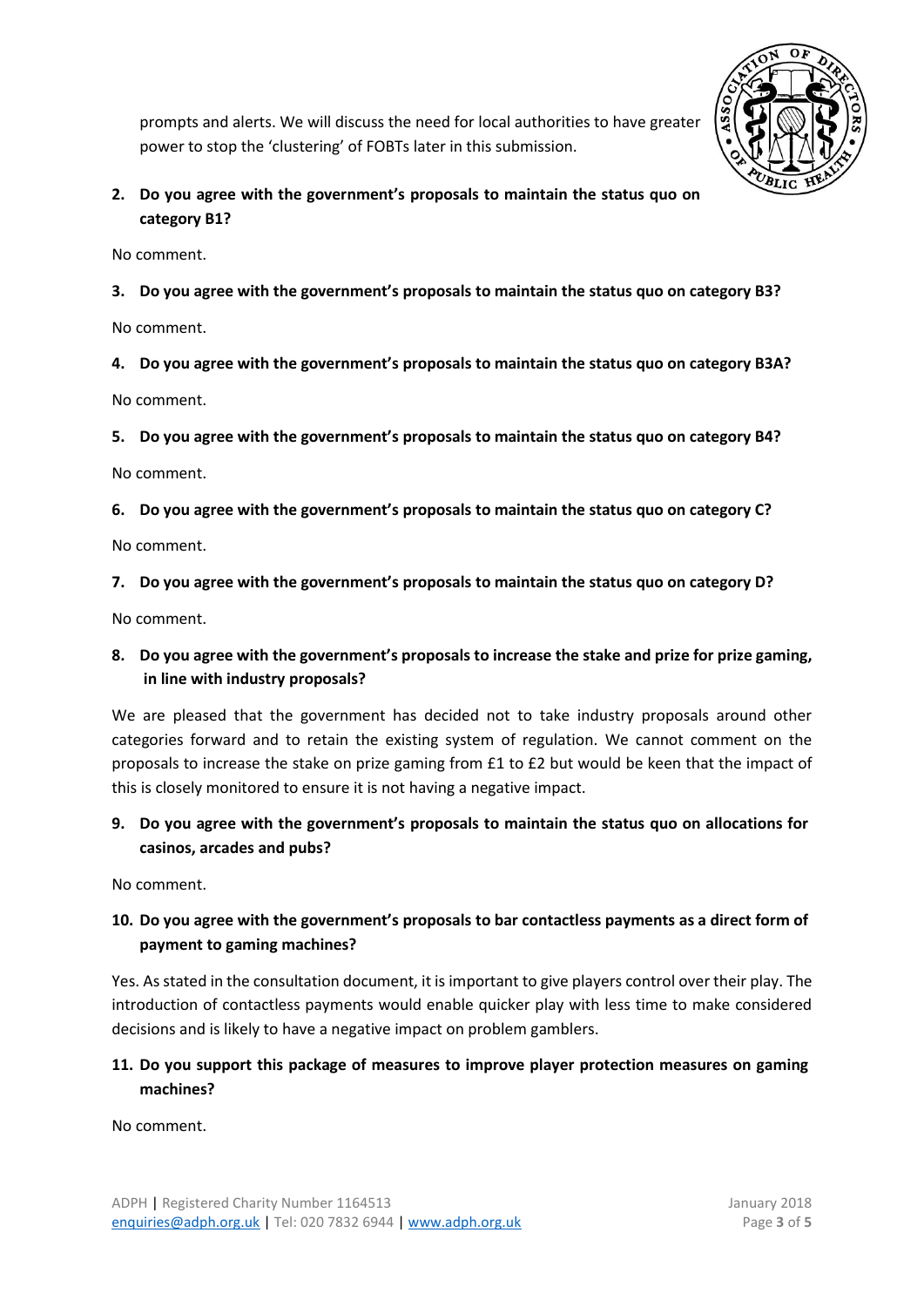## **12. Do you support this package of measures to improve player protection measures for the online sector?**



No comment.

#### **13. Do you support this package of measures to address concerns about gambling advertising?**

No comment.

## **14. Do you agree the Government should consider alternative options including a mandatory levy if industry does not provide adequate funding for RET (research education and treatment)?**

Yes. There have been recent rises in problem gambling and therefore likely rising levels of gambling related harm. To match this there needs to be a rising level of funding from the industry for research, evaluation and treatment. The investment by industry in treating problem gamblers is currently dwarfed by the social cost of problem gambling. A mandatory levy to fund problem gambling treatment should be introduced. The Association of British Bookmakers has said it would not oppose this.

GambleAware's strategy 2016 – 2021 sets out a tiered model for service provision. The government should be looking to the gambling industry to fund the services, interventions, training, and workforce development that run across these tiers. There is currently a lack of clarity over where funding for treating gambling problems should come from and where commissioning responsibility lies.

The consultation states that NICE, Department of Health and NHS England are considering the production of treatment guidance on gambling. We would welcome this and this guidance should provide clarity on commissioning and funding responsibilities.

#### **15. Do you agree with our assessment of the current powers available to local authorities?**

No. In the view of ADPH, the Gambling Act does not currently strike the right balance between freedom for businesses and the needs of local people and areas.

Local authorities need more power to tackle the 'clustering' of betting shops in deprived areas. The current 'aim to permit' is preventing local authorities from doing this. The LGA submission to the review in 2016 contained some interesting statistics regarding recent clustering, for example Newham Council has experienced a 47% increase in betting shops since 2007 and there are now 84 betting shops across the borough.<sup>14</sup>

Local authorities do not currently have the power to prevent clustering as rejections for planning permission can be appealed and go to the Secretary of State. The Guardian has recently reported that since the beginning of 2017, the Planning Inspectorate in England has considered five appeals by bookmakers against planning decisions by Rotherham, Lancaster, Lewisham, Greenwich and Doncaster Councils and on each occasion the local authority's decision to refuse planning permission has been overturned.<sup>15</sup>

Licensing laws should be amended to allow health considerations to be considered. The LGA has also called for the reintroduction of the demand test or an equivalent cumulative impact test to allow councils to reject applications where betting shops are clustering. We support this call.